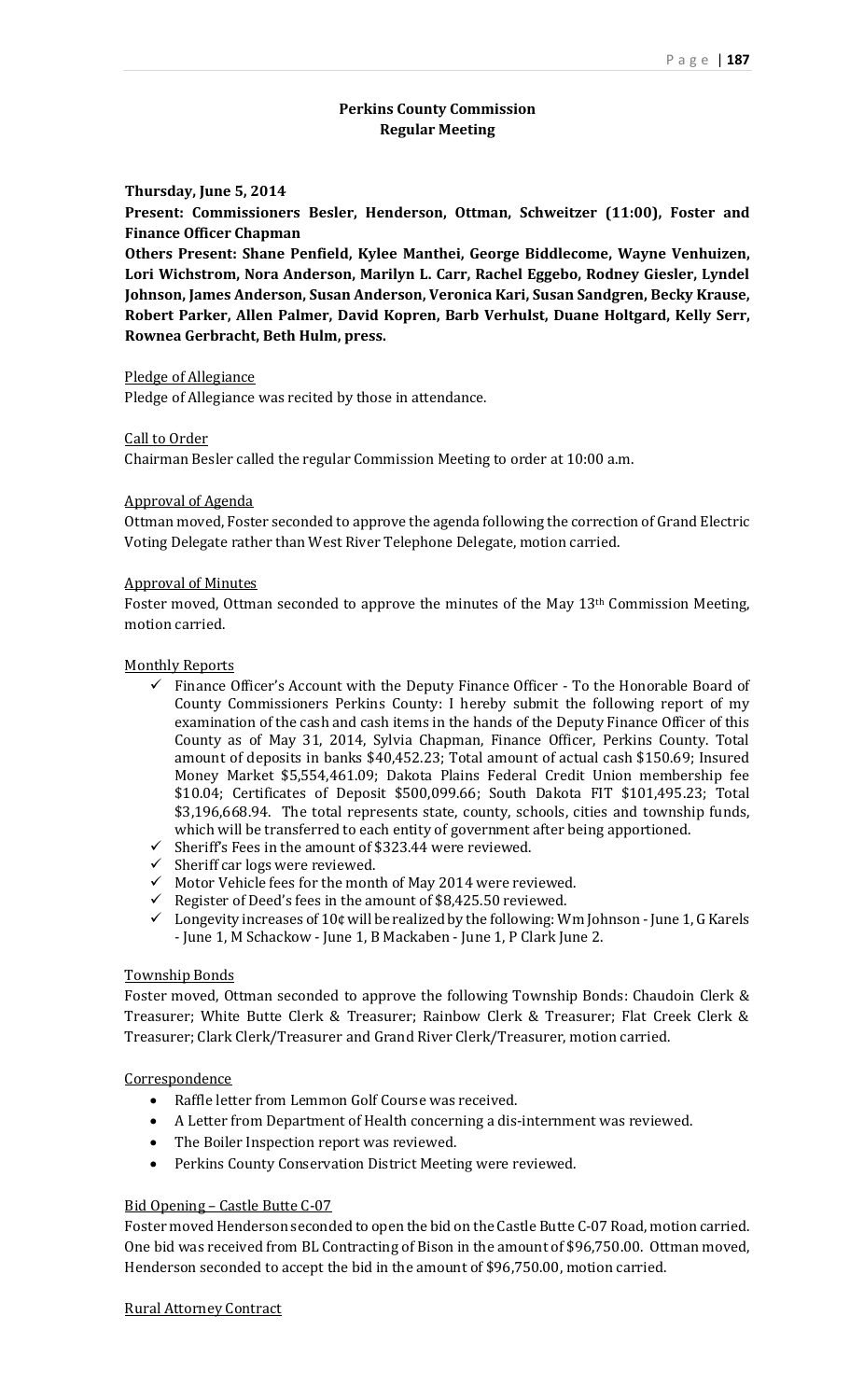Wayne Venhuizen and George Biddlecome were present to discuss the Rural Attorney Program. A lengthy discussion was held. Foster moved, Ottman seconded to approve the contract and authorize Chairman Besler as signatory on the South Dakota UJS for the Recruitment Assistance Pilot Program, motion carried.

## State's Attorney Vacant Position

Schweitzer moved, Henderson seconded to allow State's Attorney to hire a salaried position based on a 30-hour week at the base administrative assistant wage, motion carried.

## Employee Appreciation Barbeque

Discussion was held on the Employee Barbeque. Department heads will be asked to contact their staff so a somewhat accurate count can be obtained. Suggestions for dates will also be solicited.

## Grand Electric Meeting Delegate

Chairman Besler appointed Rusty Foster as voting delegate for Perkins County.

## Bison Economic Development

Brandi Baysinger was present to visit with the Commission concerning finding a lot for the placement of a daycare using the Governor's Daycare Program. The Commissioners were receptive to the idea of leasing the lot on the NE side of the Courthouse square. They invited Brandi to return when she has more details.

## Extended Leave Request

Foster moved, Henderson seconded to grant Jeanette Kruger's extended leave request, motion carried.

## 2014 Primary Election Canvas

The Commissioners conducted the Canvas of the 2014 Primary Election. Schweitzer moved, Foster seconded to approve the Primary Election Canvas Results, motion carried.

## Meeting recessed for lunch at 12:10 p.m. Meeting reconvened at 1:05 p.m.

# Budget

- Dakota Prairie Helping Hands requested \$1000. They provide much needed services and medical equipment to those in need.
- Tri-County Conservation District requested funding in the amount of at least what they received last year and would like the Commission to consider an increase due to a restructuring of the office.
- Bison Area Economic Development requested \$25,000 to pursue a variety of projects including a Day Care Facility.
- Perkins County Conservation District requested \$25,000 which is the first increase in several years.
- Susan Sandgren was present on behalf of Three Rivers Mental Health and Chemical Dependency Center to request \$7,400.
- Becky Krause was present to ask the commissioners to consider increasing the pick-up subsidy or the mileage rate.
- Barb Verhulst was present on behalf of Sorum Fire Department to request the same amount of \$5,000.

# Superintendent Holtgard

- Superintendent Holtgard presented the May Monthly Maintenance and Project Report. The crew has been busy blading throughout the County. They will begin to do some patching on the blacktop roads throughout the County.
- Discussion was held on the Bixby Road Project which has been scheduled for 2016. The estimate for the 18 miles of road is now \$4,567,223.18. Currently the estimate for STIP funds by 2016 is 1.1 million plus the Perkins County can borrow up to 5 years of SIB loan in the amount of 1.5 million. This will leave a shortage of just under of 2 million.